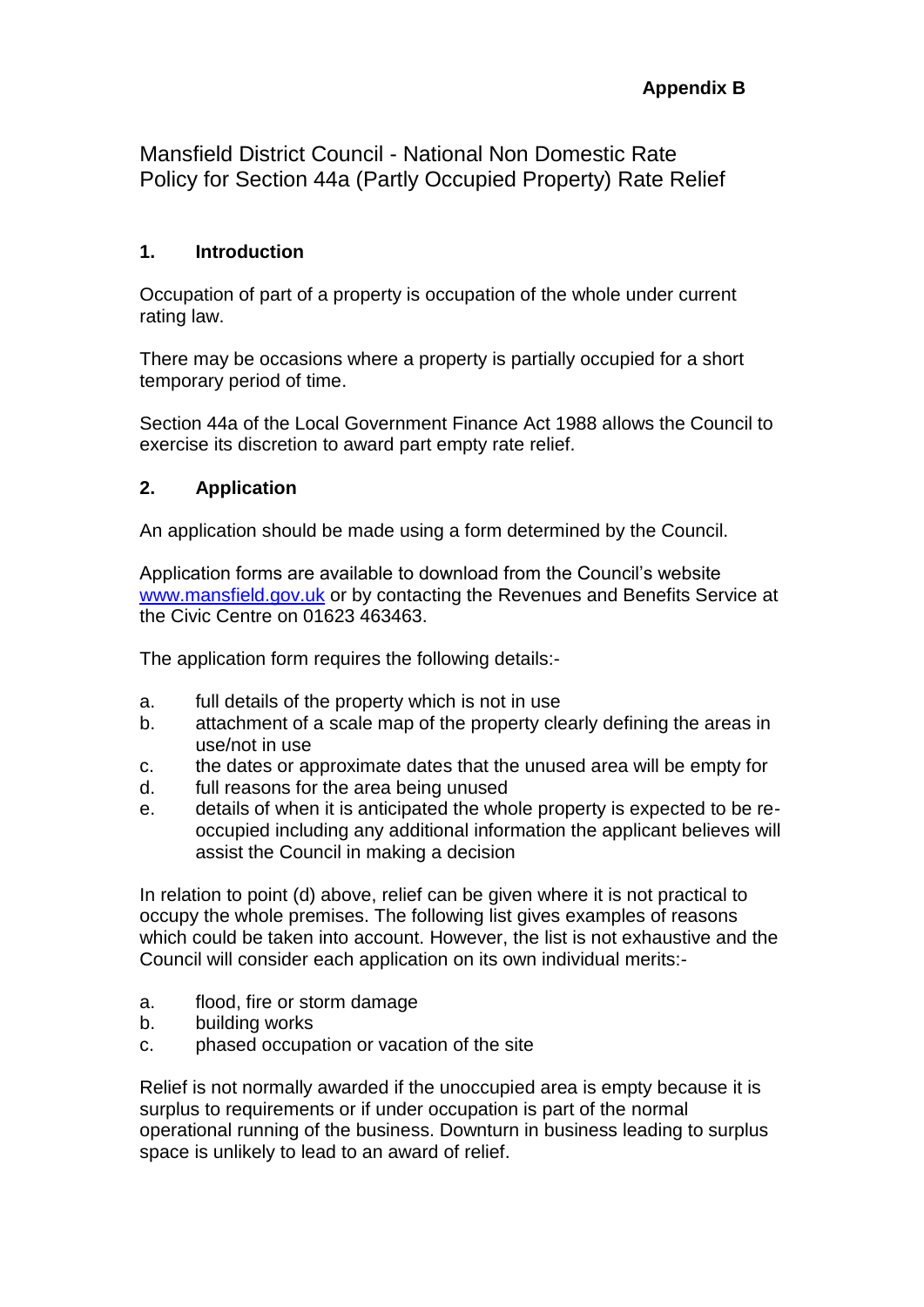# **3. Progressing the Application**

When the details outlined in the application section overleaf (a to e) have been satisfied and a valid application form received, the Council will process the application.

Whilst the application is being processed full business rates remain payable.

The Council will undertake a site inspection of the property to which the application relates. An officer from the Revenues and Benefits Service will make an appointment to view.

If the Council accepts the application, the Valuation Office Agency (VOA) will be requested to make a formal assessment to advise what proportion of the rateable value applies to the used and unused area of the premises. This allows the Council to calculate the relief which will be awarded against the unused area.

If the application is successful a revised rate bill will be issued detailing the remaining payments due. If the account moves into credit a refund will be issued upon application by the ratepayer. Refunds are not automatically made.

The Council will progress the application within one month of receipt all the documents required. Within this timescale a site visit will be undertaken, if the Council supports the application the VOA will be asked to undertake an assessment. From this point onwards the matter is within the timescales of the VOA. When a valuation certificate has been received it will be processed within 21 working days.

#### **4. State Aid**

European Union competition rules generally prohibit government subsidies to businesses. Relief from taxes, including non-domestic rates, generally constitute State Aid.

The State Aid limits as defined by European Union legislation will not exceed €200,000 in any three year period.

All applicants for any form of rate relief will be required to declare through a statement signed by the appropriate person representing the business setting out the amount of State Aid, including but not limited to discretionary rate relief, which the ratepayer has received within the previous three years across England and Wales.

#### **5. Determination Factors**

In addition to considering the reason why the unoccupied area is not in use and the practical difficulties of occupying the whole property the Council will have regard to other relevant factors which may include:-

a) the financial effect of the award on the Council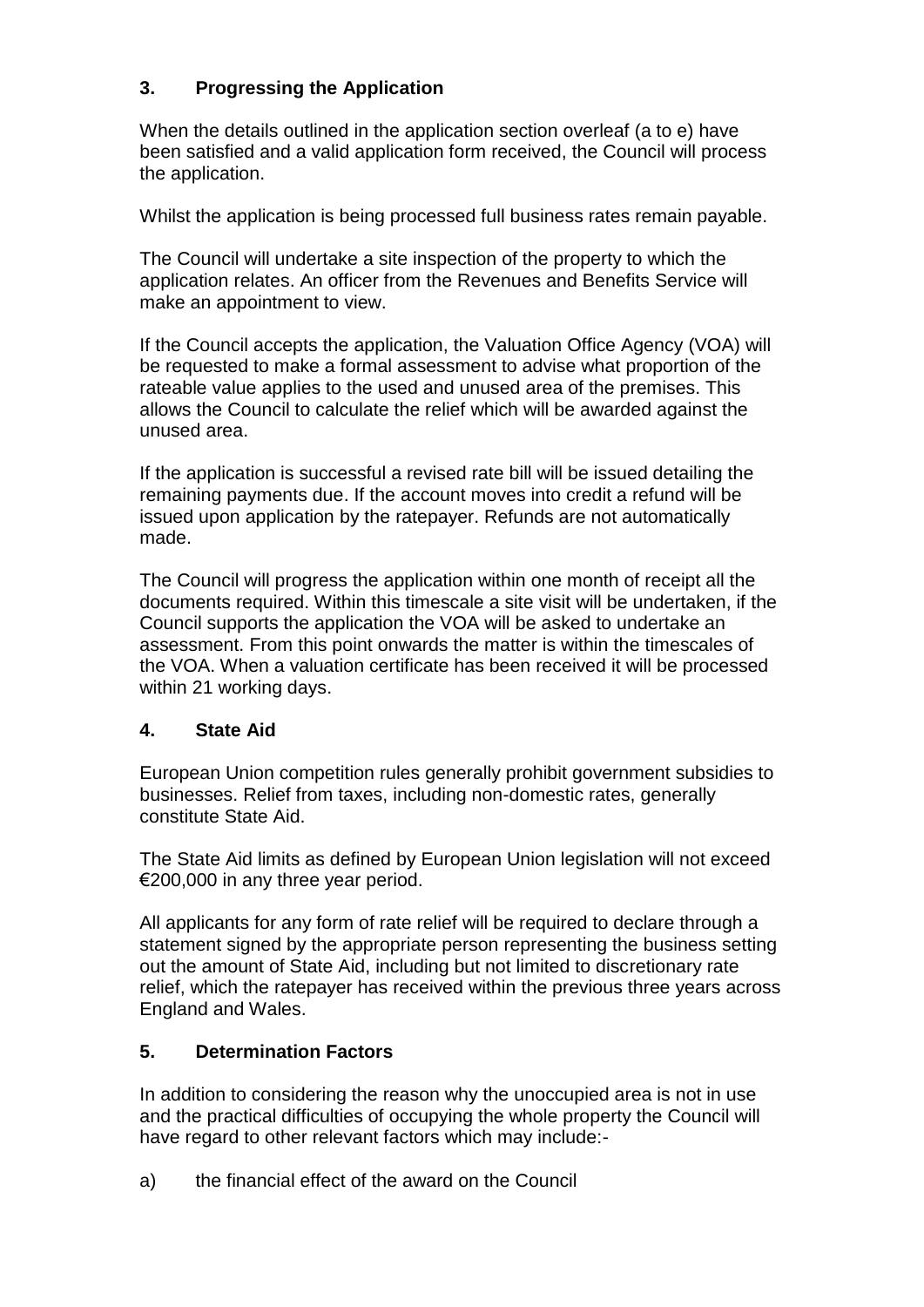- b) the interests of the local Council Tax payers (who fund the award)
- c) the effect of awarding/not awarding the relief (i.e. job loses, job creation opportunities, business may not be able to locate into the district).

The Council will decide, along with any other evidence, how much weight to place on the various factors.

For the purposes of this policy a period of up to 12 months will be considered to be temporary, any period in excess of this duration will not be considered temporary.

No award will be made where it appears to the Council that the reason that part of the property is unoccupied is wholly or mainly for the purpose of applying for rate relief.

#### **6. Award Periods**

Rate relief will be given for a temporary period.

Relief will be limited to a period of 3 months for commercial property and 6 months for industrial property.

An application may be made during the current financial year and the award may run into the following financial year subject to the maximum 3 and 6 month time limits.

Whist claims may be backdated in exceptional circumstances; applicants are requested to submit an application as soon as part occupation applies. If backdating is requested the expectation is that the applicant will supply sufficient evidence and explanation to the Council as to why the application was not made at the earlier date.

If the Council is not satisfied with the level of backdating proof submitted the application will be refused.

#### **7. Additional Information**

The Council may request access to the premises, after giving reasonable notice, to verify continuing entitlement to rate relief.

An award of relief will end if one of the following applies:-

- a. the end of the 3 or 6 month period for which relief was awarded
- b. all or part of the unoccupied area becoming occupied
- c. the applicant/organisation ceases to be the liable ratepayer for the business rates on the property
- d. the Council is unable to verify, following reasonable notice of reinspection, that the area remains unoccupied

A further application may be submitted where:-

a. there is a change to the area of the property which is unoccupied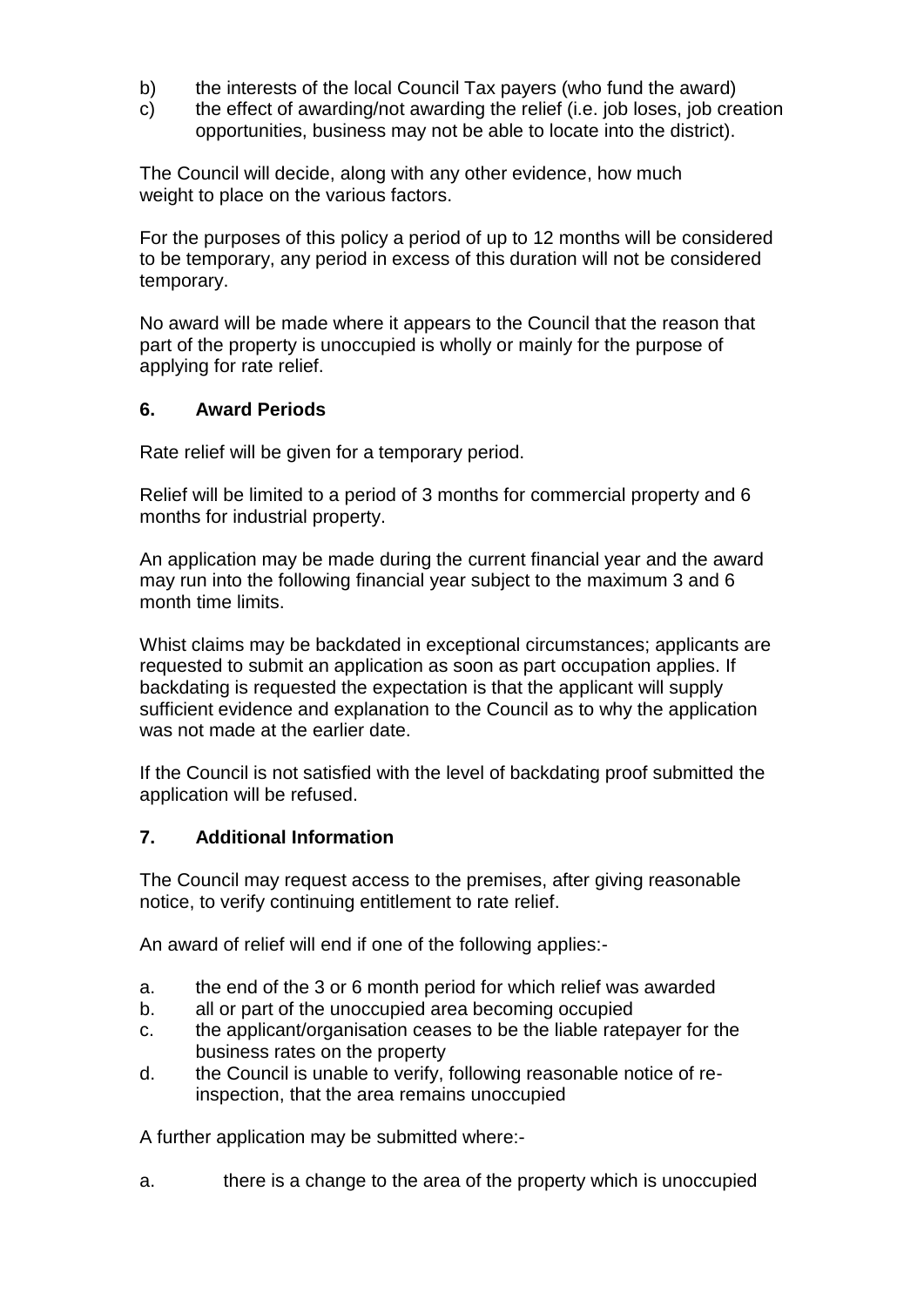b. the 3 or 6 month relief period has expired, account will be taken in the evaluation of the potential period the space is likely to continue to be unoccupied

Situations where there is likely to be a favourable outcome to the relief application are:-

- a. where there is a partial occupation of a warehouse, factory or commercial property to facilitate relocation of the company
- b. where fire, flood or natural disaster prevent full use of the property

The following situations may lead to a refusal of the relief application:-

- a. the period when the property was empty has passed (see also backdating in the *award period* section above).
- b. where the owner sublets part of the premises on a commercial basis
- c. where part occupation is likely to continue year on year
- d. where in the opinion of the Council, there has been no attempt to let, sell or occupy the empty part of the property
- e. where occupation is seasonal

The Council will assesses each application on an individual basis to arrive at a decision.

#### **8. Appeals**

The award of Section 44a partly occupied rate relief is a discretionary power awarded by law to the Council.

The Council will determine the outcome of each application on its own merits after applying the guidance detailed in this policy document.

The decision on the application will be made by the Section 151 Officer in consultation with senior staff in the Revenues and Benefits Service.

The Section 151 will undertake a delegated decision to determine the outcome of the application.

If the application is refused the applicant will have a right of appeal.

The appeal must be submitted in writing outlining the reasons for disagreement with the refusal and may include any additional information to assist in the appeal.

The appeal must be made within 28 days of the date of the notification letter from the Council declining to award rate relief.

Appeals will be determined by the Chief Executive Officer of the Council.

The Council will determine the appeal within 56 days of its receipt by the Council.